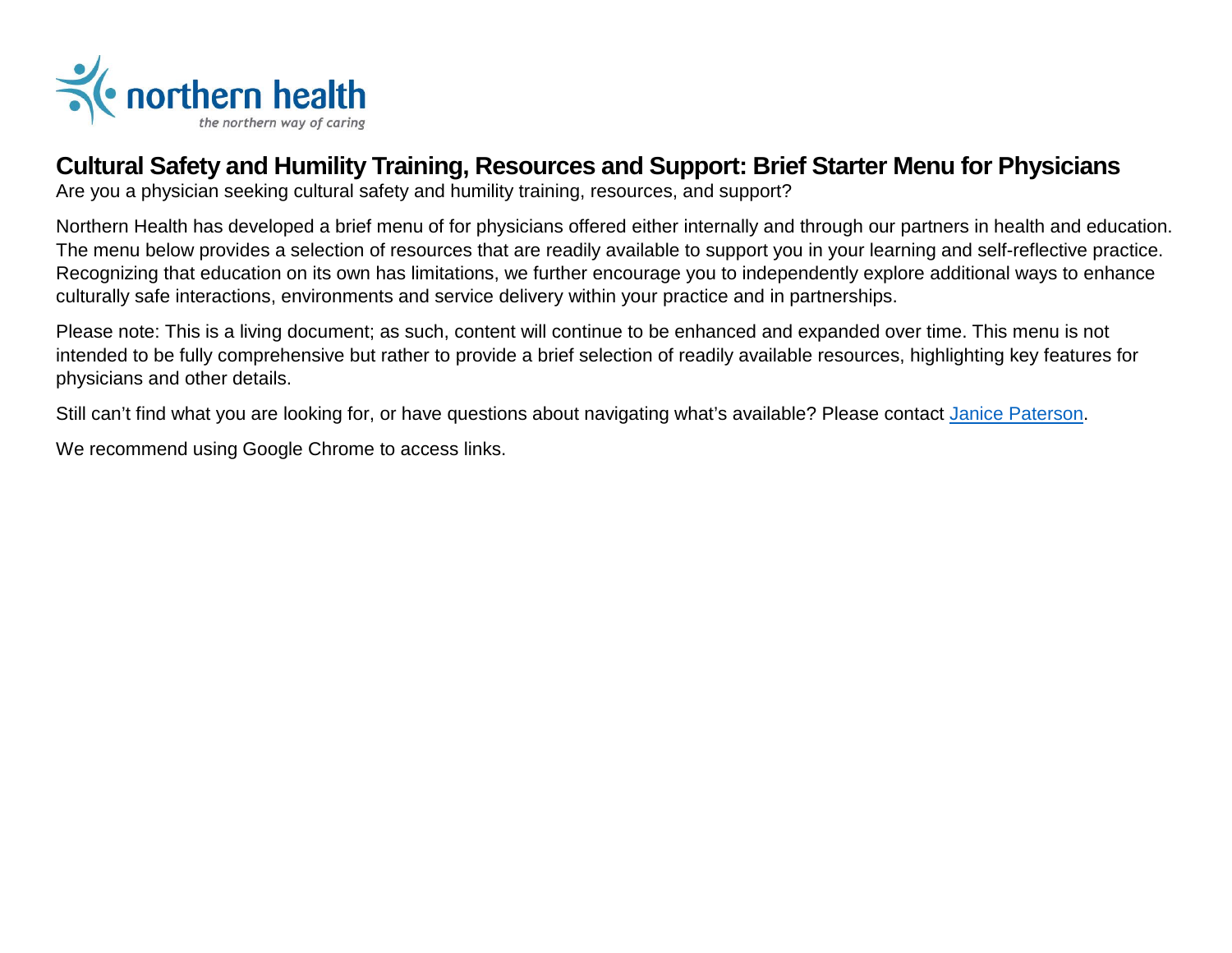

| <b>Host</b>                                                                                                                   | <b>Resource Title(s):</b>                                                                                                                                                                                                                                                                                                                                                                                                                                                                | <b>Format / Length / Content details</b>                                                                                                                                                    | <b>Features</b>                                                                                                                                                                                                                                                                                               |
|-------------------------------------------------------------------------------------------------------------------------------|------------------------------------------------------------------------------------------------------------------------------------------------------------------------------------------------------------------------------------------------------------------------------------------------------------------------------------------------------------------------------------------------------------------------------------------------------------------------------------------|---------------------------------------------------------------------------------------------------------------------------------------------------------------------------------------------|---------------------------------------------------------------------------------------------------------------------------------------------------------------------------------------------------------------------------------------------------------------------------------------------------------------|
| <b>Organization(s)</b><br><b>Provincial</b><br><b>Health</b><br><b>Services</b><br><b>Authority</b>                           | San'yas Indigenous Culture Safety (ICS)<br><b>Training, Core ICS Health</b><br>Register here by purchasing a training<br>voucher that will be reimbursed upon<br>course completion with bursary.<br>Note: All NH communities are Rural<br>Subsidiary Agreement communities and<br>therefore eligible for bursaries of up to<br>\$500 for specialists, general practitioners,<br>UBC residents, and UBC Medical students<br>who work or train in RSA communities.<br>Contact: ics@phsa.ca | Online facilitated learning with<br>interactive course materials<br>For Core ICS Health, eight hours<br>recommended to be completed<br>self-paced over eight weeks                          | <b>Accredited by CFPC;</b><br>$\bullet$<br>RCPSC; College of<br><b>Optometrists; Osteopathy</b><br><b>BC and Canadian College</b><br>of Health Leaders<br><b>Rural Education Action Plan</b><br>Bursary Funding \$500 upon<br>completion; restrictions<br>apply.<br>Certificate of completion is<br>provided. |
| <b>Indigenous</b><br><b>Cultural Safety</b><br><b>Collaborative</b>                                                           | <b>National Indigenous Cultural Safety</b><br><b>Webinar Videos</b><br>No registration required.                                                                                                                                                                                                                                                                                                                                                                                         | Online self-learning webinars<br>$\bullet$<br>30-90 minutes each<br>Includes BC, National and<br>International content                                                                      | Free; available on-demand<br>$\bullet$<br>Eligible for self-learning<br>credits                                                                                                                                                                                                                               |
| <b>First Nations</b><br><b>Health</b><br><b>Authority/BC</b><br><b>Patient and</b><br><b>Safety Quality</b><br><b>Council</b> | <b>Cultural Safety and Humility Action Series</b><br>and related resources<br>No registration required.                                                                                                                                                                                                                                                                                                                                                                                  | Online self-learning webinars<br>$\bullet$<br>60 minutes each<br>$\bullet$<br>BC focus; and quality improvement<br>in action                                                                | Free; available on-demand<br><b>Eligible for self-learning</b><br>credits                                                                                                                                                                                                                                     |
| <b>Northern</b><br><b>Health</b><br><b>Indigenous</b><br><b>Health</b>                                                        | <b>Respectful Relationships</b><br>Culturally Safe Indigenous Health Care: A<br>Series of Learning Modules<br>New cultural safety curriculum:                                                                                                                                                                                                                                                                                                                                            | Online course available starting<br>$\bullet$<br>January 2022 through Continuing<br>Studies Department, University of<br>Northern British Columbia<br>Asynchronous (self-paced)<br>learning | Free-of-cost for NH<br>$\bullet$<br>physicians and staff<br><b>CME</b> Accreditation: In<br>progress (Will be eligible for<br>a minimum of 20 hours of<br>MOC Section 3 and                                                                                                                                   |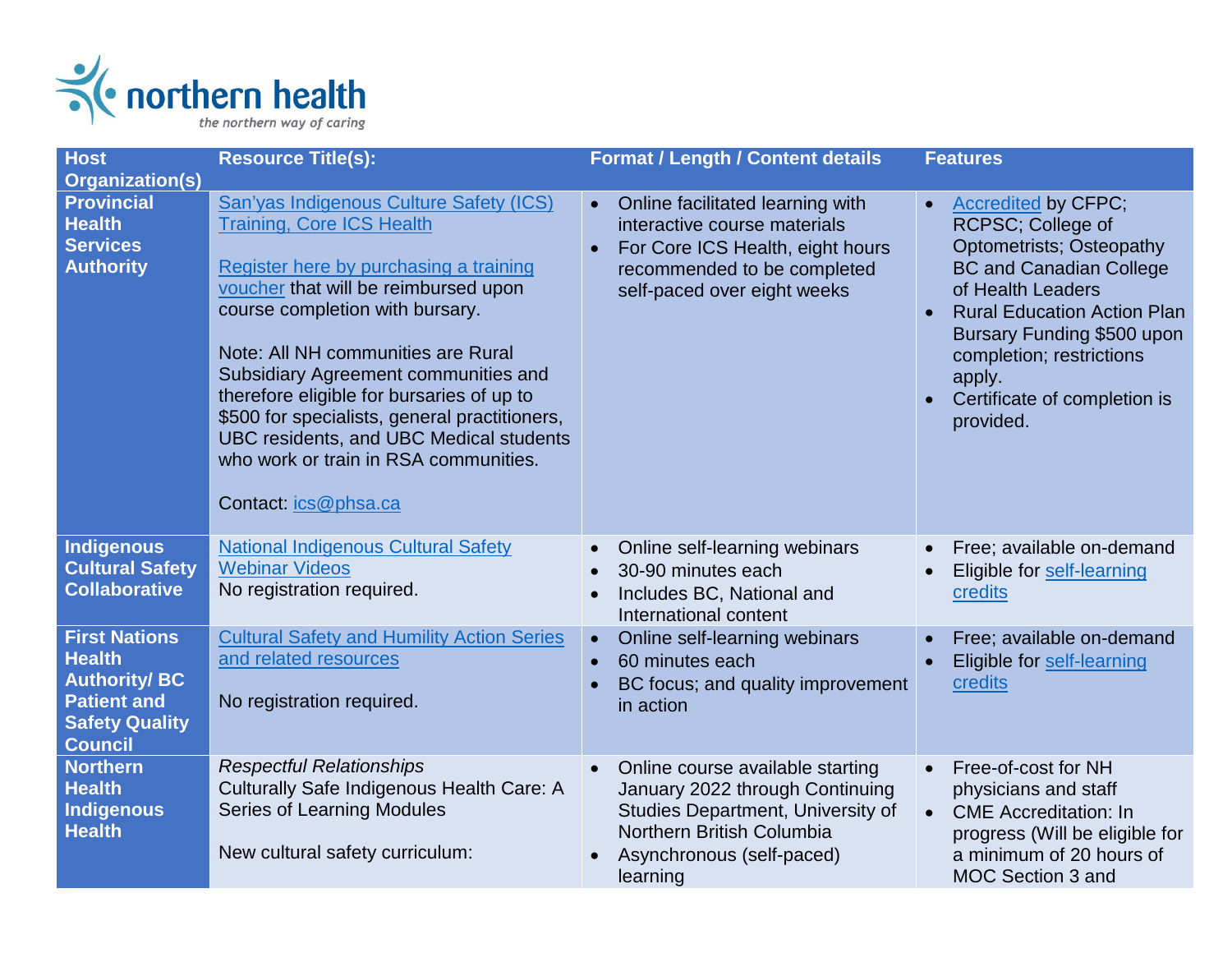

|                                                                                                              | 1. Introducing Cultural Safety<br><b>Setting the Context</b><br>2.<br>Critically Reflecting on Self and<br>3.<br><b>Systems</b><br>4. Getting to Change: Addressing Cultural<br>Safety and Anti-Indigenous Racism<br>For more information please contact:<br>christine.lewis@northernhealth.ca or<br>roseann.larstone@northernhealth.ca                                            | Open/rolling registration<br>In-person delivery planned at such<br>time as public health orders permit<br>Each Module contains four or<br>more 45-90-minute lessons<br>(approximately 20 hours total) | Mainpro+ group learning<br>credits)<br>Monthly thematic webinars<br>$\bullet$<br>offered (participation in at<br>least one webinar required).                                                                                                        |  |
|--------------------------------------------------------------------------------------------------------------|------------------------------------------------------------------------------------------------------------------------------------------------------------------------------------------------------------------------------------------------------------------------------------------------------------------------------------------------------------------------------------|-------------------------------------------------------------------------------------------------------------------------------------------------------------------------------------------------------|------------------------------------------------------------------------------------------------------------------------------------------------------------------------------------------------------------------------------------------------------|--|
| <b>Northern</b><br><b>Health</b><br><b>Indigenous</b><br><b>Health</b>                                       | <b>NH Indigenous Health website</b><br>Notable resources include the following:<br><b>NH Cultural Safety and System</b><br><b>Change Assessment Tool</b><br><b>Cultural Safety: Respect and Dignity in</b><br>$\bullet$<br><b>Relationships</b><br>Local Cultural Resources developed by<br>$\bullet$<br>Aboriginal/Indigenous Health<br><b>Improvement Committees (2014-2019)</b> | Contact Indigenous Health for support<br>and additional information<br>(indigenoushealth@northernhealth.ca)                                                                                           | <b>Printable materials</b><br>$\bullet$<br><b>Free Resources</b>                                                                                                                                                                                     |  |
| <b>Northern</b><br><b>Medical</b><br>Program,<br><b>UNBC Health</b><br><b>Arts Research</b><br><b>Centre</b> | Featuring: Indigenous Voices, Stories and<br><b>Healthcare Workshop</b><br>To coordinate a workshop,<br>contact:Lisa.Striegler@unbc.ca<br>More resources, see the Health Arts<br><b>Research Centre website</b>                                                                                                                                                                    | Facilitated, Interactive Workshop<br>$\bullet$<br>In-person or Zoom<br>Three to five hours                                                                                                            | Free or cost-sharing<br>$\bullet$<br>Accredited for three<br>Mainpro+ group learning<br>credits<br>Interactive, experiential<br>group learning tailored for<br>your community<br>Co-facilitated and co-led<br>with Indigenous artists and<br>leaders |  |